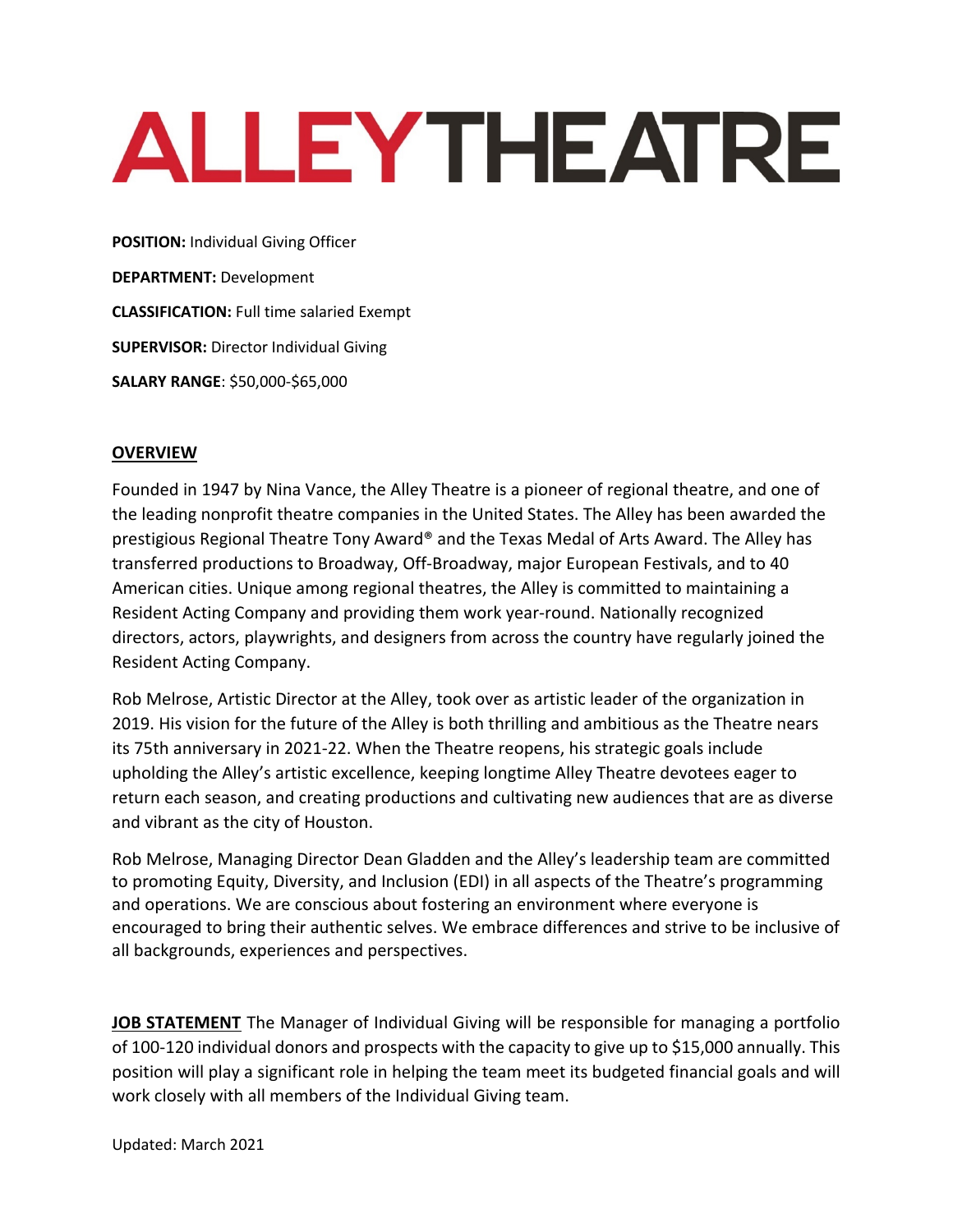### **JOB DUTIES**

- Responsible for meeting annual financial and activity goals through the successful cultivation, solicitation, and stewardship of a portfolio of 100-120 individual donors and prospects with the capacity to give between \$2,500 and \$15,000 annually.
- Conduct a minimum of 150 substantive actions (including face-to-face visits) with portfolio donors and prospects each year.
- Attend virtual and in-person patron events with the intent to build relationships with Alley Theatre donors. Events include Greenroom duty, CenterStage dinners, patron events, and working rehearsals.
- Work with the Individual Giving team to continuously identify prospective donors and new major gift donors and move them up the donor pipeline through donor engagement and cultivation.
- Work with Individual Giving team to assign prospects into a portfolio and stewardship.
- Enter all donor interactions into database to ensure accurate reporting and portfolio management.
- Stay informed of all performance and educational activities taking place at the Alley to ensure that meaningful cultivation and stewardship steps are taken to engage with each donor/prospect in assigned portfolio
- Be an active participant in a team-based fundraising department and provide additional assistance to other development staff members when possible.
- In addition to the duties listed above, the Alley Theatre expects the following of each employee: adheres to theatre's policies and procedures; works in a safe manner; performs duties as workload necessitates; maintains a positive and respectful attitude; communicates regularly with supervisor about department issues; demonstrates efficient time management and prioritizes workload; demonstrates regular and consistent attendance and punctuality; meets department productivity standards; participates in Alley Theatre events as needed or required; and completes other duties as assigned.

### **REQUIREMENTS (SKILLS and KNOWLEDGE):**

- Minimum of three years of experience in fundraising within the non-profit sector including direct solicitation of individuals (non-event related), as well as developing identification, cultivation and solicitation strategies.
- Excellent communication skills with demonstrable ability to prepare and present both formal written and oral presentations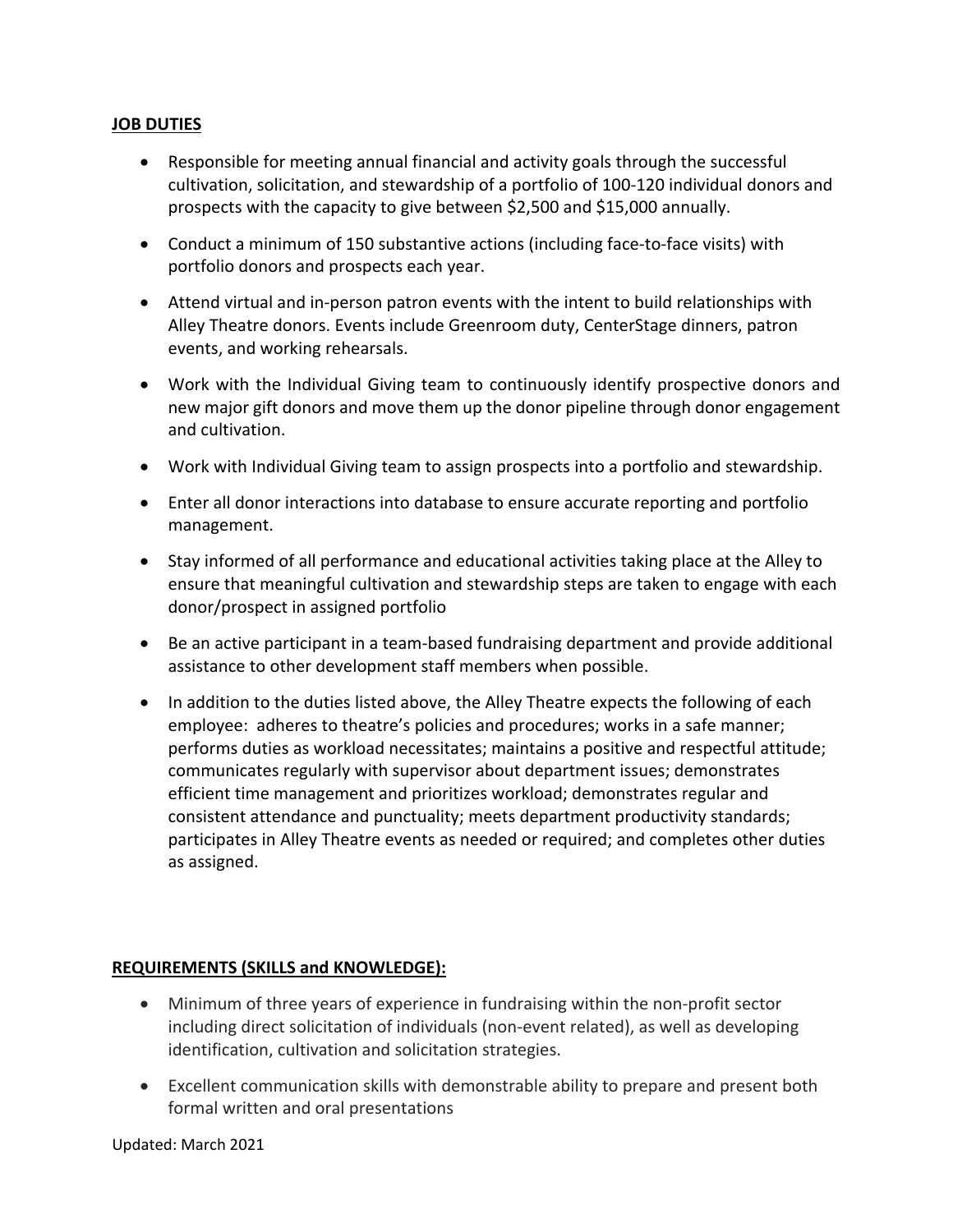- Requires strong collaboration skills in order to work effectively across the organization and function consistently as a highly valued and high performing team player within the Development department and the organization
- A demonstrated ability to multi-task and meet deadlines
- Broad knowledge of individual giving fundraising principles (i.e. identification, cultivation, solicitation and stewardship)
- High attention to detail and accuracy
- Flexibility to work patron and special events that occur on the evenings and weekends
- Ability to work in a fast-paced, energized and quickly changing environment.
- A proactive approach to problem-solving with strong decision-making skills.
- Detail oriented, able to prioritize efficiently and multi-task
- Ability to be self-directed and take initiative
- Ability to maintain confidential information
- Excellent verbal and written communications skills.
- Exhibits a positive attitude with good communication and interpersonal skills.
- Understanding of historical and institutional racism in the American theatre, or a commitment to learning, and to be a part of Alley Theatre's efforts to be an anti-racist organization
- College degree preferred.

# **PHYSICAL REQUIREMENTS/WORKING CONDITIONS:**

- Prolonged periods of sitting at a desk and working on a computer.
- Ability to lift and move 25 lbs.
- Must be comfortable working in a fast paced environment where directions and priorities can change rapidly.
- Typical hours are during the day, but the position requires the flexibility to be available for weekend, holidays and evening work hours as needed.
- \*\*Add any other relevant to your department/ position

### **BENEFITS & PERKS**

• Medical, dental and vision insurance